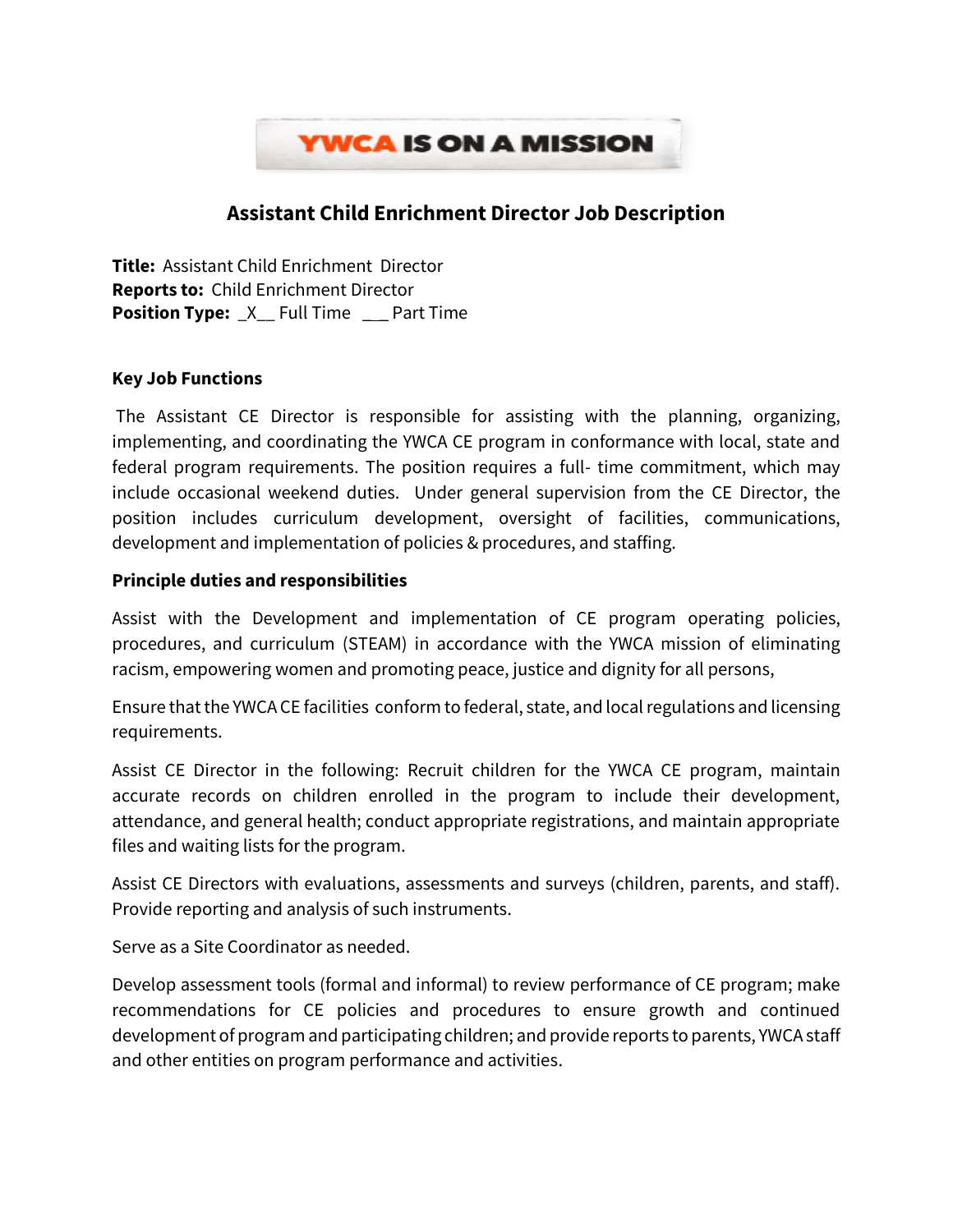Coordinate with child protection service agencies to ensure the safety and well-being of children when appropriate.

Maintain collaborative relationships with organizations and other entities to forge strong community partnerships and enhance YWCA programs.

Communicate with parents, community partners and others regarding the CE program and specific issues related to individual children.

Conduct marketing campaigns to promote CE Program Enrollment. Assist with development of additional CE sites in alternate markets.

Assist CE Director with CE location monitoring, including staff evaluations and review of classroom supplies, materials, and condition.

Maintain relations with parents and prospective clients, school district personnel and others involved in the delivery of the services for school aged children.

Maintain active social media presence for CE program (FB & Instagram), monthly newsletters, webpage updates and other communications as required

Review attendance sheets weekly and enters such data in CE Roster spreadsheet

(Assist CE Director if needed) Prepare detailed and weekly monthly invoices to parents and other responsible entities including CHASI and DCFS collaborations.

Ensure that the YWCA CE program physical facilities comply with local, state and federal laws and are safe and appropriate for children.

Ensure that CE facilities are neat, clean and appropriately decorated for CE programs.

Maintain knowledge of local, state and federal laws regarding safety requirements.

Develop menus using healthy and nutritious food and purchase food and supplies.

Participation and review of Gateways To Opportunity website and other State Child Care Resources for professional development, grants, and other resources.

Maintain knowledge of IL DCFS License Exempt requirements for school aged child care program.

Other duties as defined.

## **Job Requirements:**

- Requires 1-3 years related experience in school -aged child care programs or related work experience.
- Valid driver's license and reliable transportation.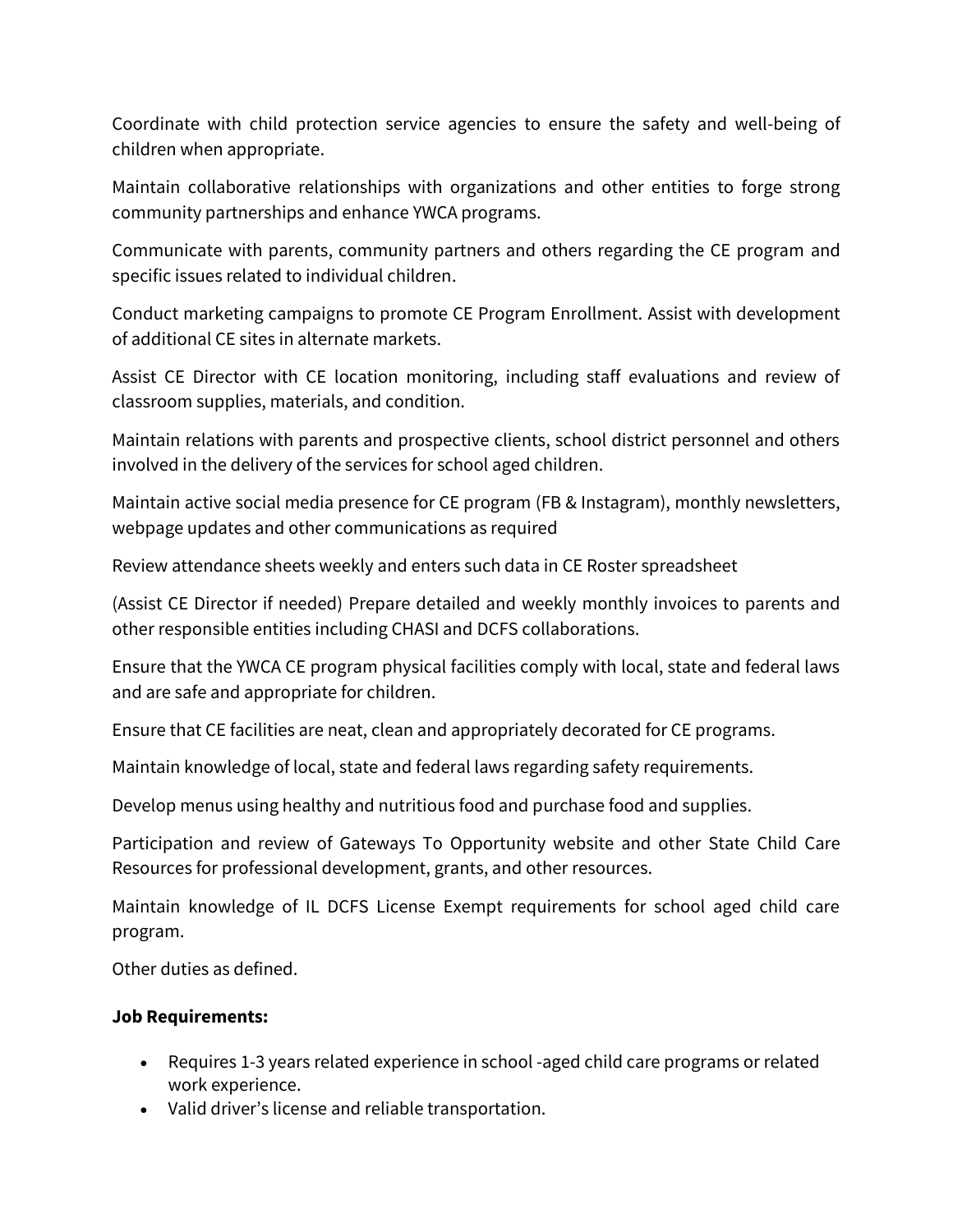• Pass state mandated criminal background check, and completion of mandated DCFS Gateways to Opportunity coursework within 90 days of hire.

## **Education Requirements**

• Collegiate level course work in child development or related field and completion of other requirements as defined by the State of IL license exempt standards for child care facilities with school aged children.

## **Key Competencies**

- Planning and organizing
- Customer/client focus
- Leadership
- Ethical conduct
- Teamwork
- Customer service orientation
- Communication skills
- Writing skills
- Contributes to positive work environment
- Knowledge of MS Office Suite Products (Word, Excel, Publisher/Canva, Powerpoint)

# **Physical**

The job operates in a child care environment, but is based in an office. The position will interact with children at various locations in Madison County on a regular basis. The CE Director will also have to occasionally do some lifting of supplies. Employment at the YWCA requires the use of stairs so that physical mobility is required.

The job description for the position of Assistant CE Program Director does not state or imply that these are the only activities to be performed by the employee holding this position. As needs of the organization change employees may be required to follow other and sometimes new job related responsibilities.

In accordance with the Americans with Disabilities Act, it is possible that requirements be modified to reasonably accommodate individuals with disabilities. An individual seeking such an accommodation should contact the Executive Director.

Job descriptions are not intended and do not create employment contracts. The organization maintains its status as an at will employer. Employees can be terminated for any reason not prohibited by law.